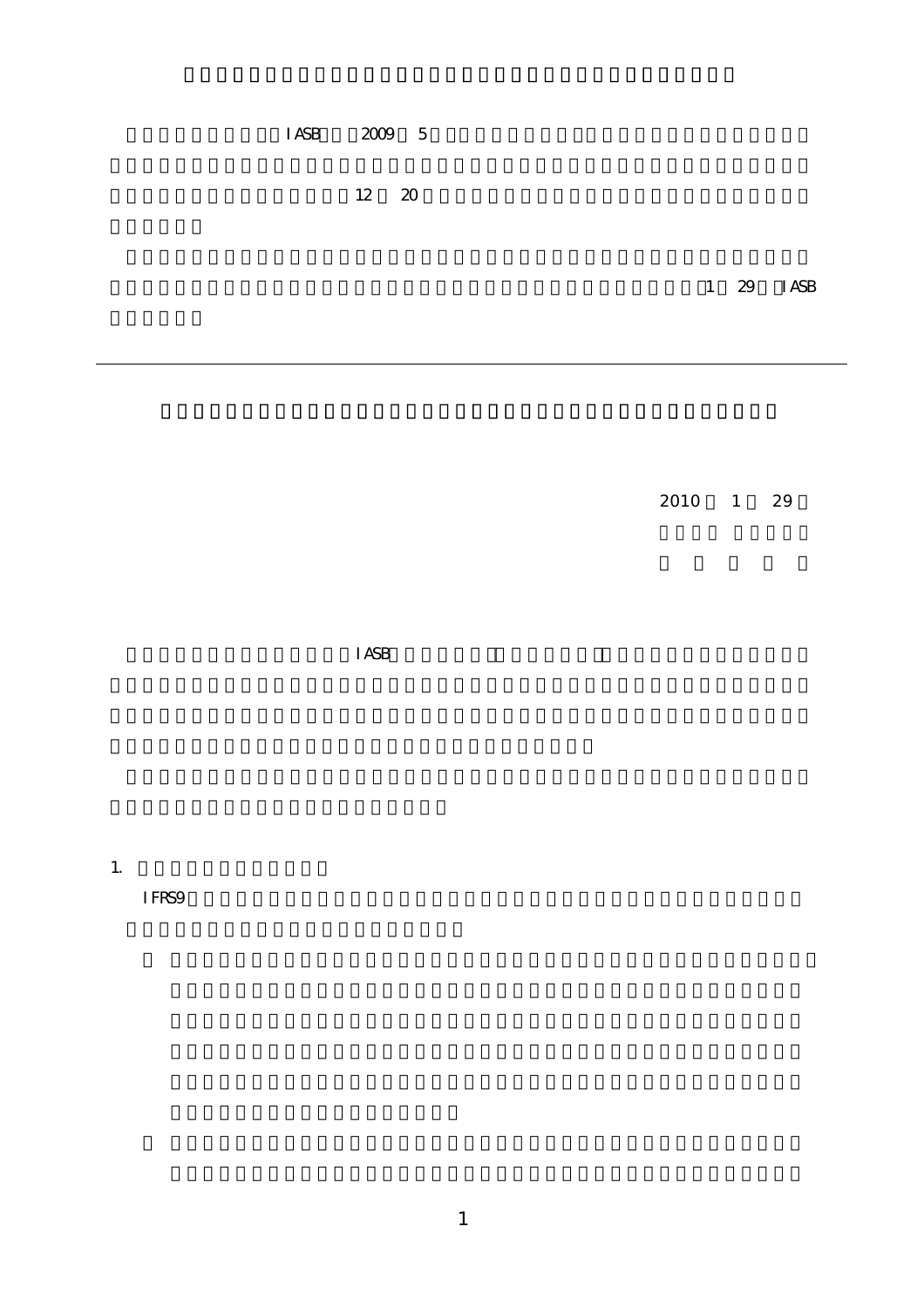$\overline{DCF}$ 

 $\overline{DCF}$  and  $\overline{DCF}$ 

 $\overline{\text{DCF}}$  in the system system  $\overline{\text{DCF}}$ 

 $\langle \quad \rangle$ 

 $\overline{1}$  FRS9

IFRS9には、公正価値測定が困難な状況があり得ることを認めたうえで、取得価額が公正価値

2. その他

 $\Box$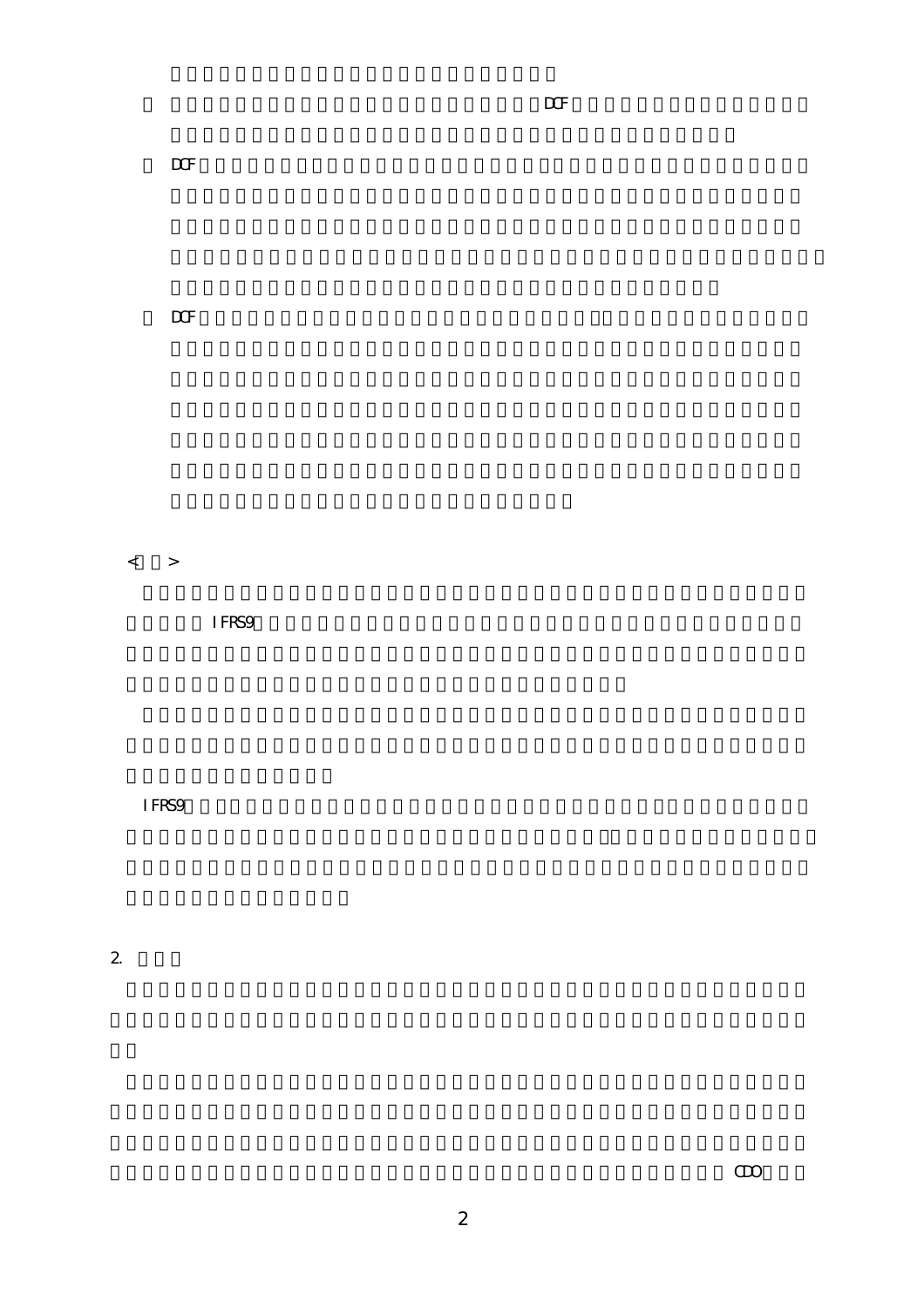$I$  ASB

**JFE**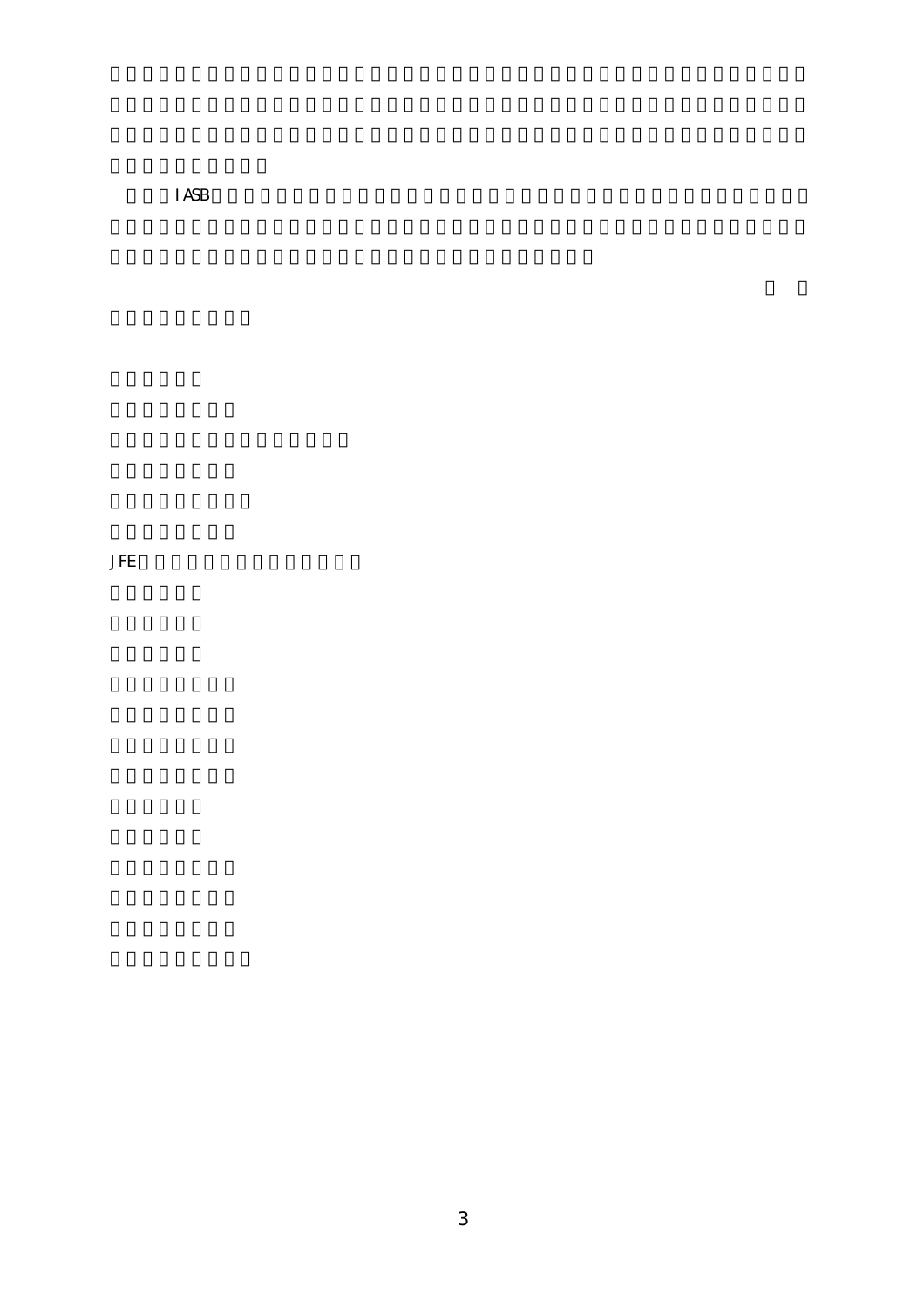Document No. 314 January 29, 2010

Accounting & Tax Committee Japan Foreign Trade Council, Inc.

## Comments in Response to Solicitation of Additional Views on IASB "International Accounting Standards Exposure Draft (Fair Value Measurement)"

The following are the comments of the Accounting & Tax Committee of the Japan Foreign Trade Council, Inc. made in response to the solicitation of additional views on the International Accounting Standards Board Exposure Draft on "Fair Value Measurement." The Japan Foreign Trade Council, Inc. is a trade-industry association with trading companies and trading organizations as its core members, while the principal function of its Accounting & Tax Committee is to respond to developments in domestic and international accounting standards.

Although the latest solicitation of views appears to be primarily focused on companies operating in emerging economies, the standards in question can be expected to have a major impact on Japanese companies. Therefore, we are taking this opportunity to present the following comments and requests.

## 1. Cases in Which Fair Value Measurement is Difficult

IFRS 9 requires all equity instruments to be subject to fair value measurement. However, in the case of non-marketable equity instruments, this poses the following practical difficulties and problems.

• In the case of non-marketable equity instruments, the normal approach is to measure fair value using one of a number of available valuation techniques. Because different companies may select different valuation techniques, it is inevitable that the identical asset may have a different fair value from one company to another. Furthermore, as there is considerable room for arbitrariness in the choice of variables and inputs in measurement, the outcome depends heavily on the characteristics of the choices made. For Japanese general trading companies and other corporations which hold several hundred issues of non-marketable equity instruments, the process of individually choosing valuation techniques and measuring these equity instruments will entail an excessive administrative burden.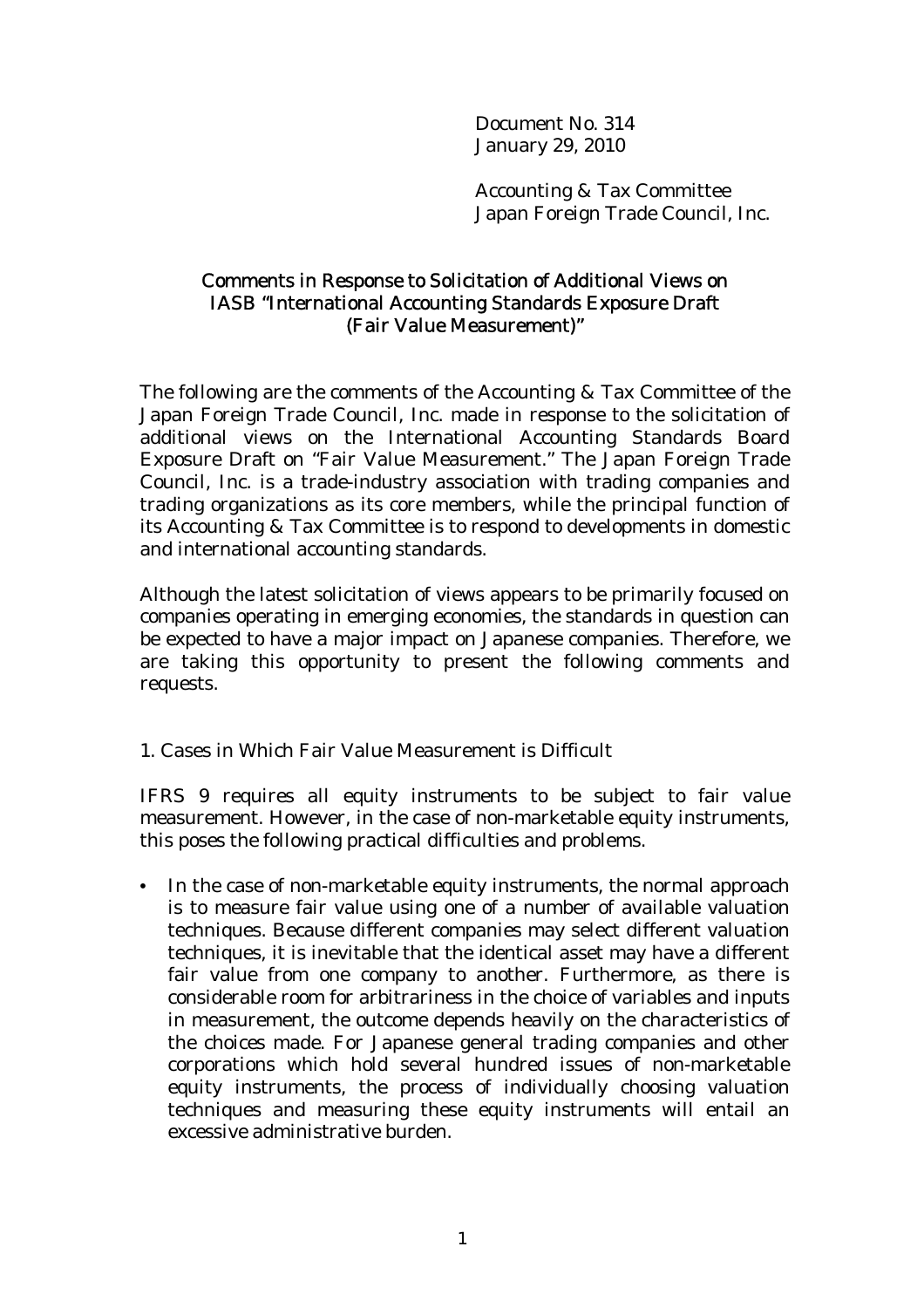- When using the multiple method, it is very difficult to identify, and justify determinations of, comparable companies. Moreover, after a determination has been made, it is necessary to track the changes in the financial and other data of the target companies every time a measurement is made. There are many practical obstacles in this approach, and the validity of the approach remains questionable.
- In many cases, the detailed financial information and earnings projections needed for undertaking DCF or multiple method assessments are impossible to obtain when a company holds only a small shareholding in, and thus has limited influence over, the investee.
- When the DCF method or multiple method cannot be used, the financial statements of the investee become the only available source of information. As a result, in many cases, there will be little choice but to use the company's interest in the net assets of the investee as fair value. However, the interest in net assets often fails to represent fair value. This is prone to happen when the investee is in the early postacquisition stage, or when the investee is undergoing development and shows no revenue. In such instances, the interest in the net assets will temporarily decline even if the investee is growing at the rate that was originally projected when the investment decision was made. (In such cases, acquisition cost can be considered to be the best available estimate of fair value.)
- DCF measurement is required under current impairment accounting standards. Under impairment accounting, the book value of the investment serves as a limit on the amount of impairment. On the other hand, under fair value measurement, there is no upper limit on the increase in value. We are extremely concerned that this can have a far greater impact on financial statements than in the case of decreasing value. For instance, when investing in natural resources, preparers of financial statements need to estimate key values needed in measurement, such as the future price of the natural resource and the probable reserves. Normally, the estimation of these values is difficult even with the participation of experts. As a result, the value of identical investments can vary widely according to the preparer and the entity making the measurements.

## <Requests>

As outlined in the above cases, fair value measurement of nonmarketable equity instruments poses significant difficulties. In light of these problems, we believe that the guidelines set forth in the fair value measurement exposure draft (and IFRS 9) by itself will not suffice in providing reliable and comparable information for users of financial statements. In particular, we believe that differences in measurement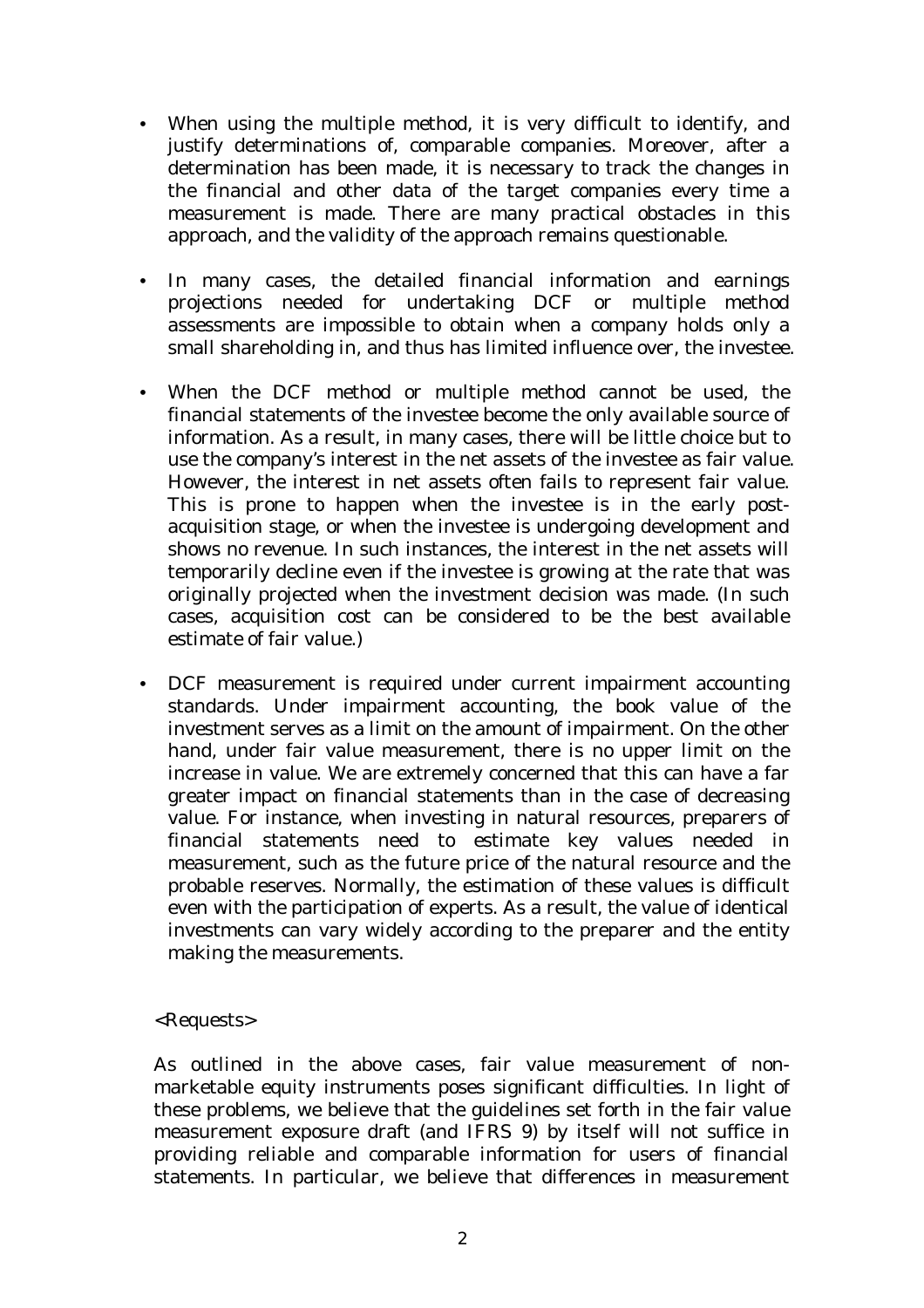methods employed and differences in outcome will have a very significant impact on companies which holds a vast number of equity instruments with large total values.

Far better results can be obtained by defining fair value as the company's interest in the net asset value of an investee, or by using acquisition cost as fair value. Both of these approaches would help avoid arbitrariness in measurement and would also provide information that users of financial statements would find reliable to a certain degree.

IFRS 9 recognizes that fair value measurement may be difficult in certain instances and goes on to provide guidance for cases in which acquisition cost may be an appropriate available estimate of fair value. However, the provisions for this approach are extremely restrictive and opportunities for actual application of this approach are very limited. Therefore, we believe it is desirable to establish guidance that would widen the scope of opportunities for using acquisition cost as fair value.

## 2. Other Issues

Even before considering the question of measurement methodology, we believe that the issue of whether fair value measurement actually meets the objectives of investors must be discussed. In particular, further discussion is needed on whether fair values that may not be accurately measured can provide investors with useful information.

Fair value is defined as "the price that would be received to sell an asset or paid to transfer a liability in an orderly transaction between market participants at the measurement date." Based on this definition, it is clear that the basic requirements of the definition cannot be met under certain circumstances, such as when the number of market participants is zero or nearly zero, or when orderly transactions are totally or nearly totally nonexistent. It can be generally said that active markets do not exist for non-liquid assets other than land and for CDOs. The fair values of such assets as determined through various valuation techniques are definitely at variance with prices in transactions that have actually taken place or transactions that can be expected to take place. Based on the principle that there should be only one exit price, we believe that fair value measured according to various valuation techniques cannot be said to constitute an exit price.

At this time, IASB is soliciting additional comments on fair value measurement methodologies. However, the discussion should not be limited to measurement methodologies. Rather, we believe that it is necessary to deepen our discussion of whether this information on fair value is truly fair, wither it meets the objectives of investors, and whether it is useful to investors.